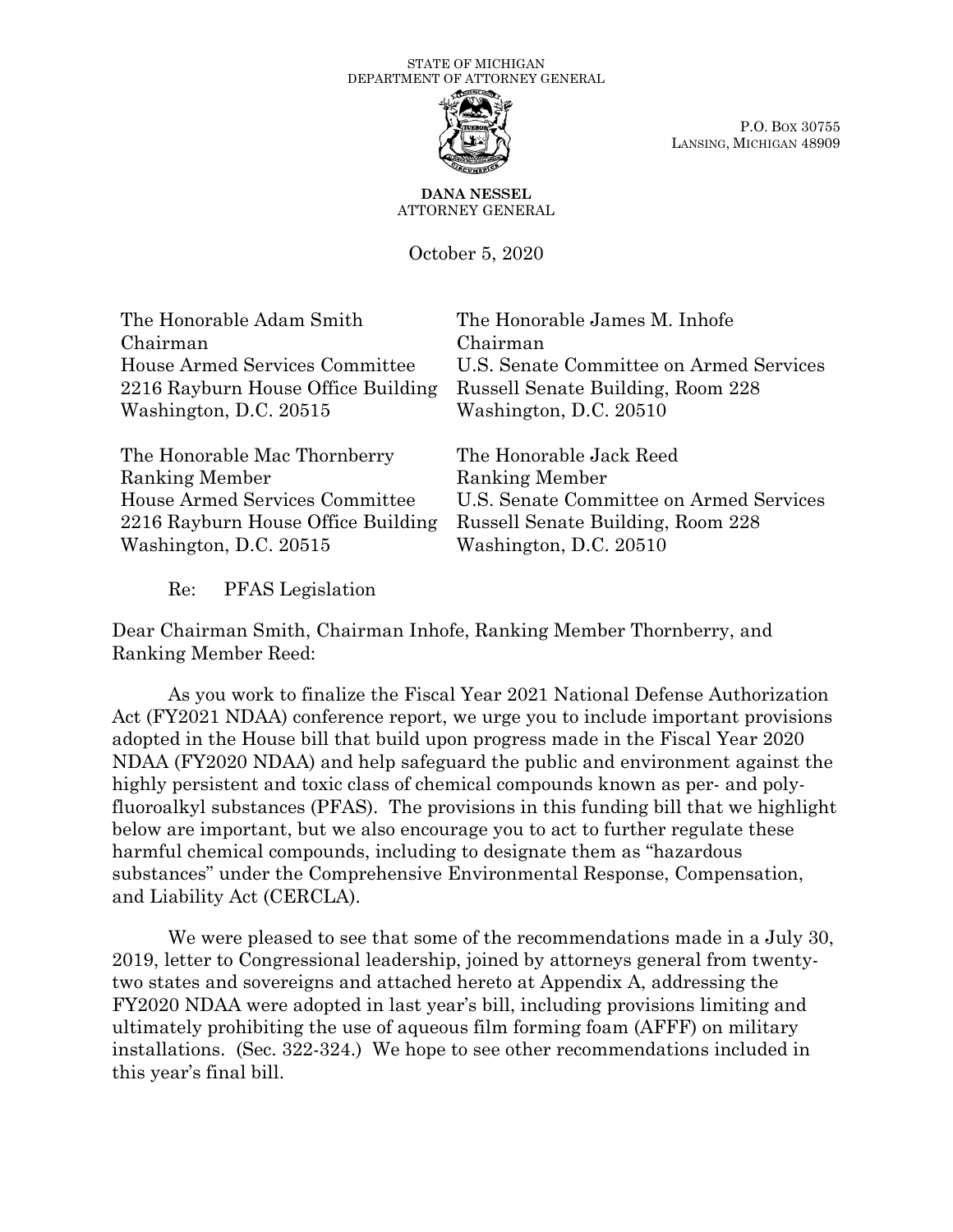Page 2 October 5, 2020

First and foremost, we urge you to include Section 332, Standards for Removal or Remedial Actions With Respect to PFOS or PFOA Contamination, of H.R. 6395, the William M. (Mac) Thornberry National Defense Authorization Act for Fiscal Year 2021, in the final version of the FY2021 NDAA. Section 332 requires the Department of Defense (DOD), when conducting removal or remedial actions relating to PFAS, to meet the PFAS standards established in the state in which the installation is located, when those standards are more stringent than Federal standards or health advisory levels for the remediation of sites contaminated with the PFAS chemical compounds perfluorooctanoic acid (PFOA) and perfluorooctane sulfonate (PFOS). Currently, there are approximately at least 678 active or closed military installations with known or suspected PFAS contamination on- or off-site, requiring prompt attention to protect military personnel and surrounding communities. See [https://www.ewg.org/interactive-maps/2019-pfas-crash-training](https://www.ewg.org/interactive-maps/2019-pfas-crash-training-military-sites-March2020/map/)[military-sites-March2020/map/.](https://www.ewg.org/interactive-maps/2019-pfas-crash-training-military-sites-March2020/map/)

We also encourage your respective committees to include the many other important provisions in the House bill focused on protecting our communities from PFAS, including those that provide DOD with the tools necessary to conduct appropriately protective remediation and removal of PFAS contamination. Those tools include additional funding and authorization for PFAS clean-up, robust resources for ongoing and new studies, innovative research and development of safe PFAS disposal mechanisms, and alternatives to PFAS-laden firefighting AFFF. We also urge you to include the other provisions in the House-passed version of the FY2021 NDAA that support service members, their families, and defense communities, by requiring DOD to offer PFAS blood testing for all interested service members as part of their routine physicals; further limit the PFAS-containing products DOD's Defense Logistics Agency may procure; and engage in meaningful stakeholder notification and prompt publication of the results of drinking, surface, or ground water PFAS testing.

We were also pleased to see that the FY2020 NDAA, consistent with our previous letter, includes a provision directing DOD to work expeditiously to finalize or amend a cooperative agreement with a state "to address testing, monitoring, removal, and remedial actions relating to contamination or suspected contamination of drinking, surface, or groundwater from PFAS originating from activities of the Department of Defense." PL 116-92, Sec. 332(a)(1). This provision will expedite the cleanup of DOD sites that are not on the National Priorities List and require that a cooperative agreement "meet or exceed the most stringent" of an enforceable state or federal standard for drinking, surface, or groundwater or a health advisory of the Safe Drinking Water Act. We strongly support a Congressional mandate that requires DOD to meet the most stringent state standards during site remediation, regardless of whether a state and DOD are able to reach a cooperative agreement.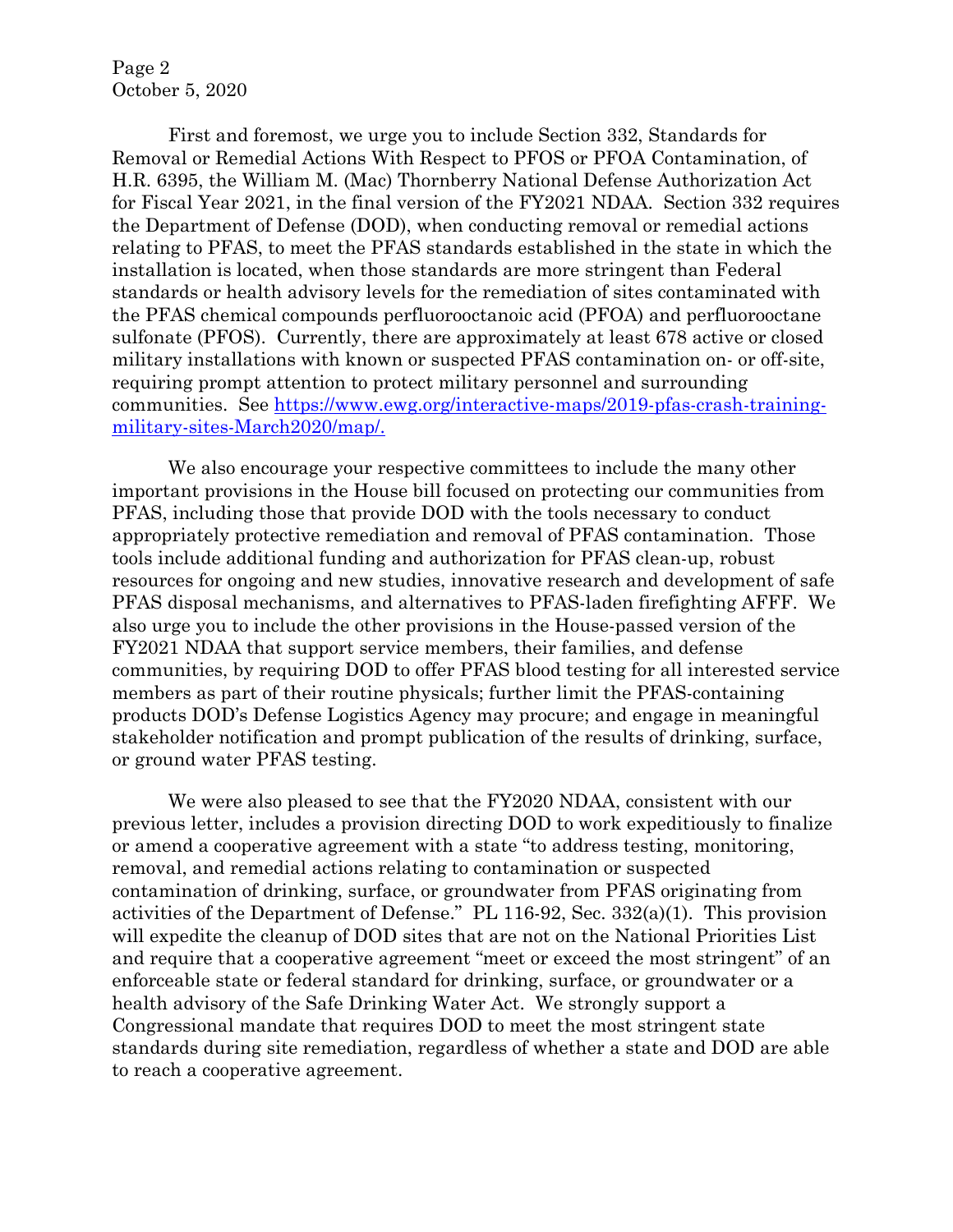Page 3 October 5, 2020

We also encourage Congress to act beyond the FY2021 NDAA to create more stringent federal standards. That is why we previously recommended and still believe that Congress should designate at least PFOA, PFOS, and so-called GenX PFAS as "hazardous substances" under CERCLA. To start, Congress should direct the EPA to study additional PFAS compounds and, as appropriate, designate additional PFAS compounds as "hazardous substances" under CERCLA. This was the first recommendation in our previous letter and Congress has not yet required the EPA to take these crucial steps.

Thank you for once again making PFAS remediation and the protection of our communities a priority for the work of your committees. We urge Congress to maintain focus on PFAS remediation as a crucial priority in crafting the final version of the FY2021 NDAA and to keep the goal of developing strong federal regulation of PFAS compounds at the forefront for Congress.

Sincerely,

Dana Wessel

Dana Nessel Attorney General of Michigan

Philip J. Weiser Attorney General of Colorado

William Tong Attorney General of Connecticut

athleen (Annings

Kathleen Jennings Attorney General of Delaware

Karl A. Racine Attorney General of District of Columbia

Leevin Camacho Attorney General of Guam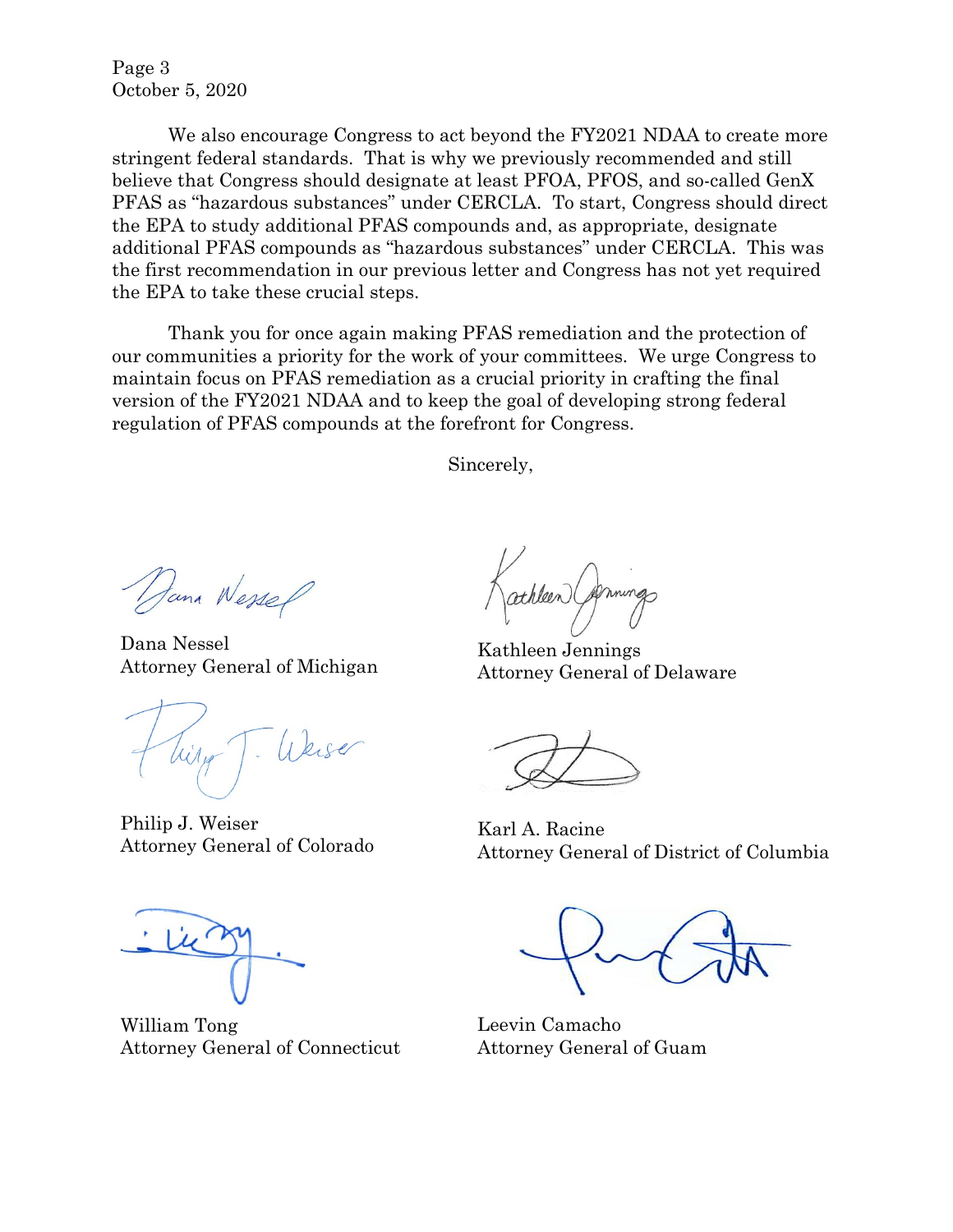Page 4 October 5, 2020



Kwame Raoul Attorney General of Illinois

Ton Miller

Tom Miller Attorney General of Iowa

Janon M. Frey

Aaron M. Frey Attorney General of Maine

Maura Healey Attorney General of Massachusetts

 $B_i = \frac{1}{2} \frac{1}{2}$ 

Brian E. Frosh Attorney General of Maryland



Gurbir S. Grewal Attorney General of New Jersey

etitiA JAMES

Letitia James Attorney General of New York

Hector Balderas Attorney General of New Mexico

CEller 7. Rounde

Ellen Rosenbum Attorney General of Oregon

Josh Shapiro Attorney General of Pennsylvania